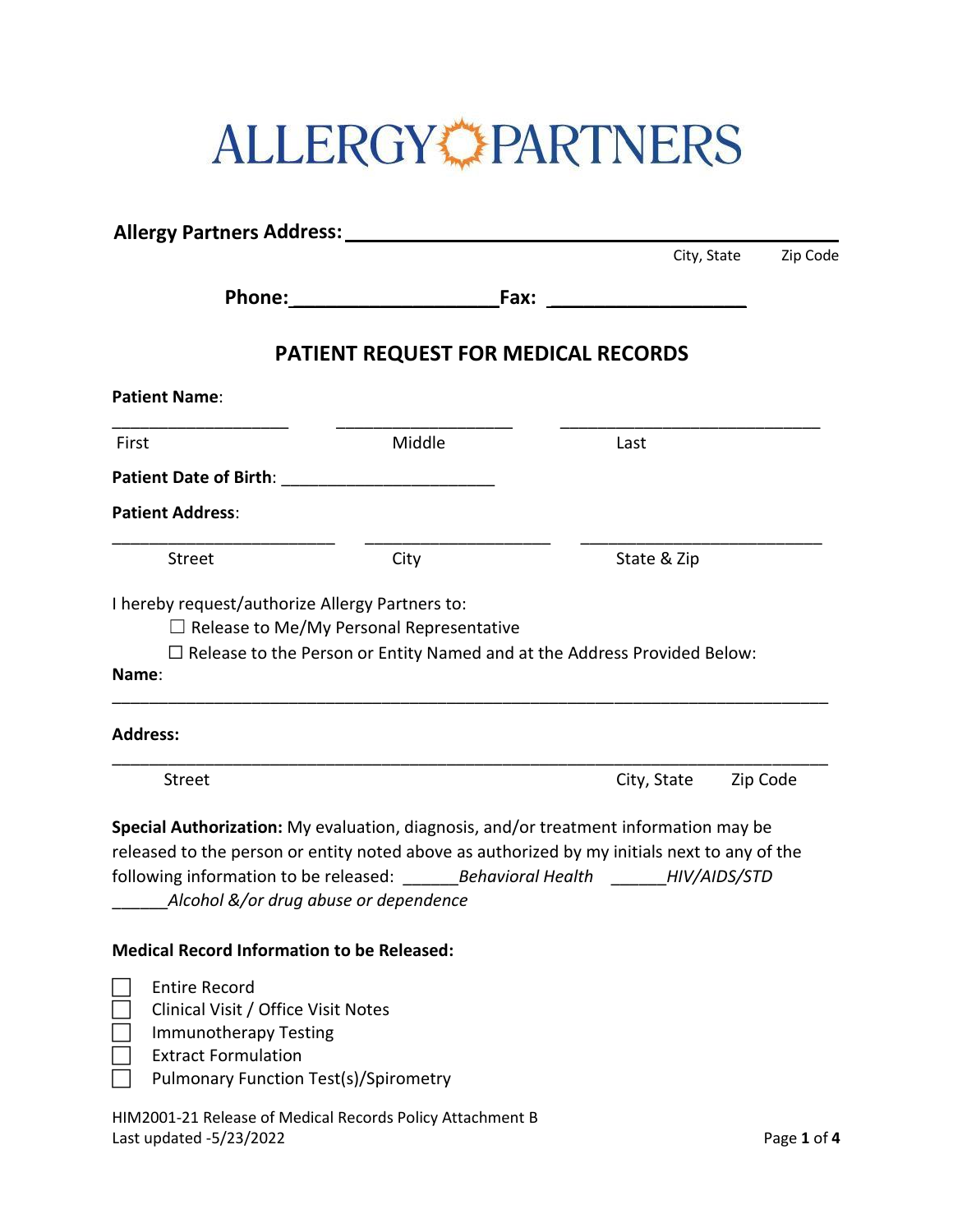| Allergy Injection Record     |
|------------------------------|
| <b>Blood Test Results</b>    |
| Biopsy / Pathology Results   |
| <b>Radiology Reports</b>     |
| Methacholine Challenge       |
| Echocardiogram / Stress Test |
| Sleep Study Report           |
| 24hr pH Probe Reports        |
| Other:                       |
| (please specify)             |
|                              |

# **Date/Time Period of Information Requested:**

| Specify date/time period for the information above: |     |
|-----------------------------------------------------|-----|
| From:                                               | To: |

#### **Format Requested:**

Allergy Partners will provide in the format requested if it is readily producible in such format. If not, Allergy Partners will provide in a readable hard copy or other format agreed to by Allergy Partners and the requesting individual.

|                                                                                  | , arenors and the requesting marriagan. |                                                                                          |
|----------------------------------------------------------------------------------|-----------------------------------------|------------------------------------------------------------------------------------------|
|                                                                                  |                                         | View On-Site (time must be scheduled in coordination with the Allergy Partners's office) |
|                                                                                  | Paper Form                              |                                                                                          |
|                                                                                  | Send in Patient Portal                  |                                                                                          |
|                                                                                  | Fax to:                                 |                                                                                          |
|                                                                                  | <b>Electronic Format</b>                | (fee may apply)                                                                          |
| Alternate format and any applicable fee as agreed to by Allergy Partners and me: |                                         |                                                                                          |
|                                                                                  |                                         |                                                                                          |
|                                                                                  | Fee:                                    |                                                                                          |

# **Information Excepted from Request:**

I understand that any information provided to me pursuant to this request will not include information compiled in reasonable anticipation of (or for use in) a civil, criminal or administrative proceeding or as may otherwise be limited or restricted by applicable law. If I am a parent or legal guardian requesting access to a minor's information, I further understand that I will not be provided access to records related to certain categories of treatment as further protected by law (for example, a minor's receipt of services with confidentiality protected under applicable state law).

# **Timely Response to My Request:**

I understand that Allergy Partners will notify me of its decision to approve or deny my request to inspect or obtain a copy of the requested information within thirty (30) days after the receipt of the request unless a shorter timeframe is defined under state law, in which case Allergy Partners will respond within the time designated by such state law. Should Allergy Partners

HIM2001-21 Release of Medical Records Policy Attachment B Last updated -5/23/2022 Page **2** of **4**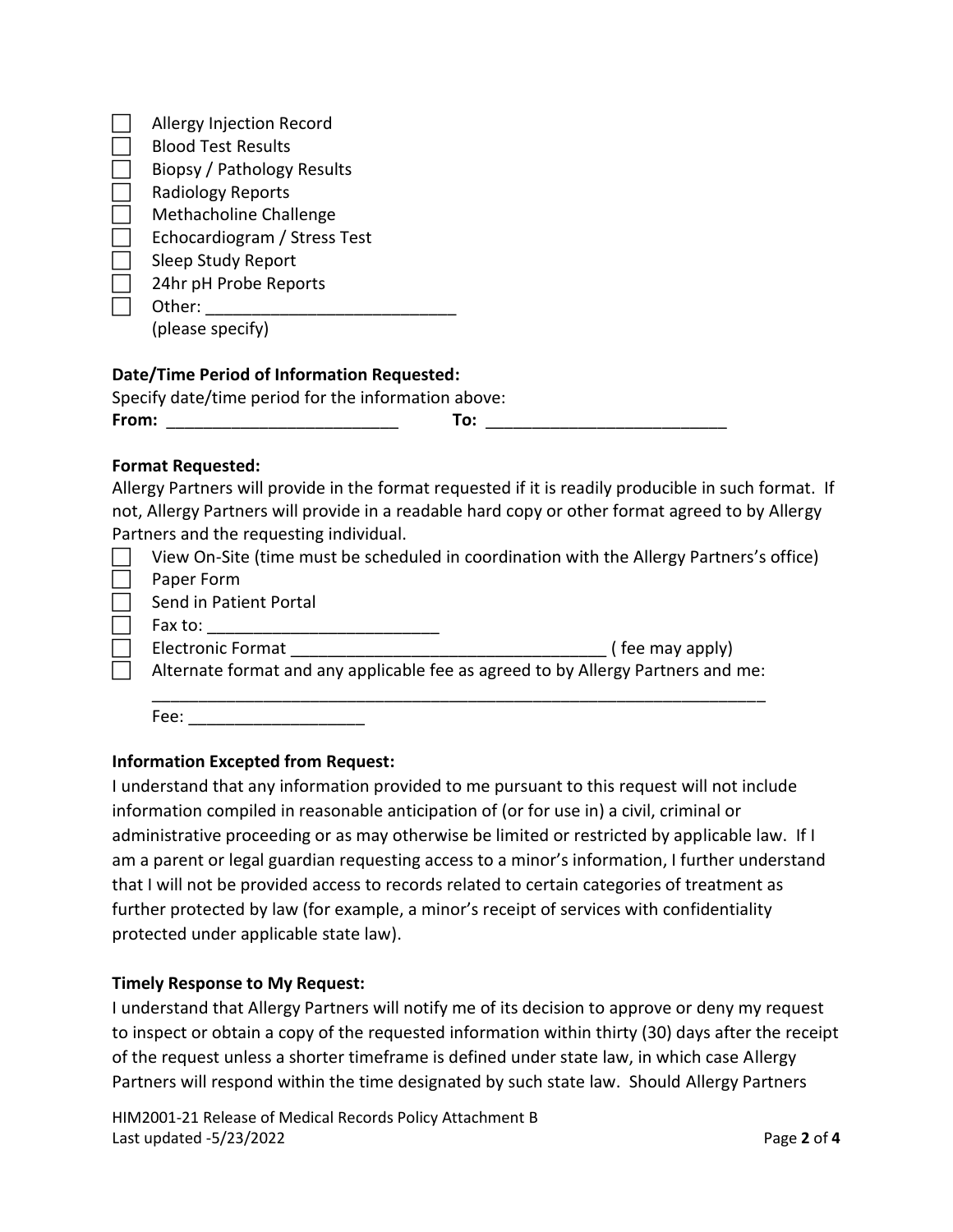need additional time to respond, Allergy Partners will provide a written statement within 30 days of receipt of the request with the reason for the delay and the date by which Allergy Partners will respond to the request, which shall not exceed 60 days from the date Allergy Partners receives the original written request.

# **Process if Request Denied:**

I understand that Allergy Partners may deny this request under limited circumstances as provided for under federal and state law protecting the privacy of health information. If denied, Allergy Partners will provide me a timely, written explanation of the denial and, if applicable, my review rights and how to exercise them.

#### **Fees:**

I understand that Allergy Partners may charge a fee for any copying services necessary to complete my request, as well as any applicable mailing fees. Further, Allergy Partners may charge a fee, as applicable, for providing a summary of the requested information or providing the information in an alternative format. Allergy Partners will notify me in advance of any fees to be charged.

# **Right to Revoke Authorization to Release to Another Person/Entity:**

I have the right to revoke my authorization to release the information to another person/entity at any time except to the extent that action has been taken in reliance on the authorization. To revoke, I must submit a written request to the Attention of the Department of Compliance & Privacy at 1978 Hendersonville Rd. Ste. 130 Asheville, NC 28803. I understand that the information released may be re-released by the recipient and may no longer be protected by HIPAA (Federal regulations).

**\_\_\_\_\_\_\_\_\_\_\_\_\_\_\_\_\_\_\_\_\_\_\_\_\_\_\_\_\_\_\_\_\_\_\_\_\_\_\_\_\_\_\_\_\_\_\_\_\_\_\_\_\_\_\_\_\_\_\_\_\_\_\_\_\_\_\_\_\_\_\_\_\_\_\_\_\_\_**

This Request/Authorization will expire six months after the date signed below.

Signature of Patient/Personal Representative

\_\_\_\_\_\_\_\_\_\_\_\_\_\_\_\_\_\_\_\_\_\_\_\_\_\_\_\_\_\_\_\_\_\_\_\_\_\_\_\_\_\_\_\_\_\_\_\_

\_\_\_\_\_\_\_\_\_\_\_\_\_\_\_\_\_\_\_\_\_\_\_\_\_\_\_\_\_\_\_\_\_\_\_\_\_\_\_\_\_\_\_\_\_\_\_\_

Printed Name of Patient/Personal Representative

Relationship to Patient if Personal Representative

# **TO BE COMPLETED BY ALLERGY PARTNERS:**

HIM2001-21 Release of Medical Records Policy Attachment B Last updated -5/23/2022 Page **3** of **4**

 $\frac{1}{\sqrt{2\pi}}$